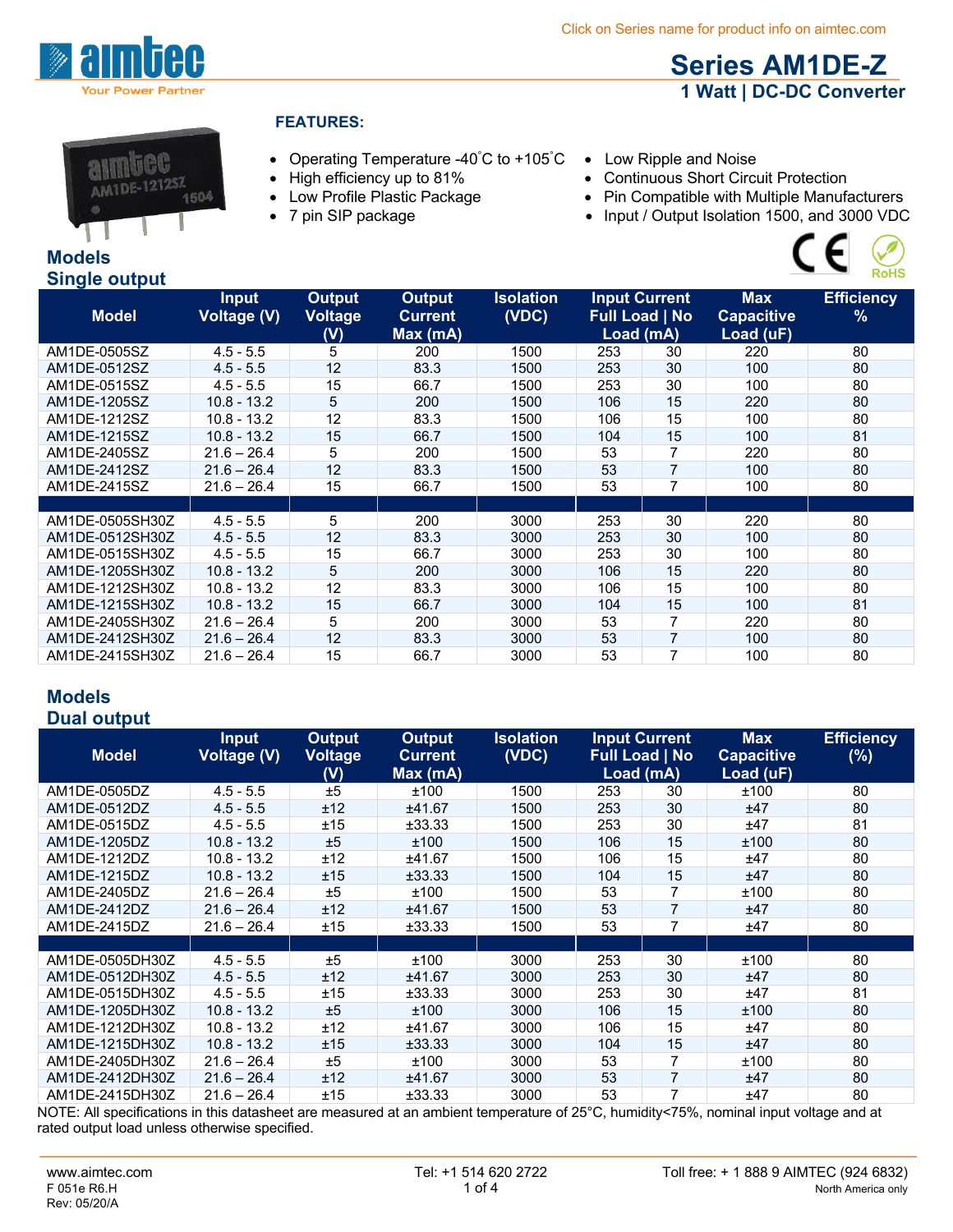

**Series AM1DE-Z 1 Watt | DC-DC Converter**

#### **Input Specifications**

| <b>Parameters</b>              | <b>Nominal</b>         | <b>Typical</b> | <b>Maximum</b> | <b>Units</b> |
|--------------------------------|------------------------|----------------|----------------|--------------|
|                                | b                      | $4.5 - 5.5$    |                | VDC          |
| Voltage Range                  | 12                     | $10.8 - 13.2$  |                |              |
|                                | 24                     | $21.6 - 26.4$  |                |              |
| Filter                         |                        | Capacitor      |                |              |
| Input Reflected Ripple Current | With reference circuit | 15             |                | mA p-p       |
| Absolute Maximum Rating        | 5 Vin                  | $0 - 9$        |                |              |
| $(1$ Sec Max)                  | 12 Vin                 | $0 - 18$       |                | <b>VDC</b>   |
|                                | 24 Vin                 | $0 - 30$       |                |              |

#### **Isolation Specifications**

| <b>Parameters</b>  | <b>Conditions</b> | <b>Typical</b> | <b>Rated</b> | <b>Units</b> |
|--------------------|-------------------|----------------|--------------|--------------|
| Tested I/O voltage | 60 sec            |                | 1500 or 3000 | VDC          |
| Resistance         |                   | 1000           |              | <b>MOhm</b>  |
| Capacitance        |                   | 50             |              | рF           |

### **Output Specifications**

| <b>Parameters</b>                                                             | <b>Conditions</b>             |               | <b>Typical</b> | <b>Maximum</b> | <b>Units</b> |
|-------------------------------------------------------------------------------|-------------------------------|---------------|----------------|----------------|--------------|
| <b>Voltage Accuracy</b>                                                       |                               |               | $-7.5 - +2.5$  |                | %            |
| <b>Short Circuit Protection</b>                                               | Continuous with Auto Recovery |               |                |                |              |
| Line Voltage Regulation                                                       | For 1.0% of Vin               |               | ±1.2           |                | $\%$         |
|                                                                               | Load 10~100%<br><b>Others</b> | 5V Vin models | ±10            |                | $\%$         |
| Load Voltage Regulation                                                       |                               |               | ±7.5           |                |              |
| <b>Temperature Coefficient</b>                                                |                               |               | ±0.02          |                | $\%$ /°C     |
| Ripple & Noise*                                                               | At 20MHz Bandwidth            |               | 75             |                | $mV$ p-p     |
| $\frac{1}{2}$ . The contract of $\frac{1}{2}$ . The contract of $\frac{1}{2}$ |                               |               |                |                |              |

\* measured with 0.1 μF ceramic capacitor

## **General Specifications**

| <b>Parameters</b>                  | <b>Conditions</b>                                       | <b>Typical</b>                                              | <b>Maximum</b> | <b>Units</b> |
|------------------------------------|---------------------------------------------------------|-------------------------------------------------------------|----------------|--------------|
| <b>Switching Frequency</b>         | Variable                                                | 50                                                          |                | KHz          |
| <b>Operating Temperature</b>       | Derating above 95°C                                     | $-40$ to $+105$                                             |                | °C           |
| Storage Temperature                |                                                         | $-55$ to $+125$                                             |                | $\rm ^{o}C$  |
| Cooling                            | Free air convection                                     |                                                             |                |              |
| Humidity                           |                                                         |                                                             | 95             | %            |
| Case Material                      | Non-conductive black plastic UL 94 V-0                  |                                                             |                |              |
| Weight                             |                                                         | 2.4                                                         |                |              |
| Dimensions $(L \times W \times H)$ |                                                         | $0.76 \times 0.24 \times 0.39$ inch 19.50 x 6.00 x 10.00 mm |                |              |
| <b>MTBF</b>                        | >3 600 000 hrs (MIL-HDBK -217F, Ground Benign, t=+25°C) |                                                             |                |              |

## **Safety Specifications**

| <b>Parameters</b> |                                                                                                                                                                                                                                    |
|-------------------|------------------------------------------------------------------------------------------------------------------------------------------------------------------------------------------------------------------------------------|
| Agency Approval   | CE.                                                                                                                                                                                                                                |
| <b>Standards</b>  | EN 55032, Class B (with external reference circuit below)<br>IEC 61000-4-2: 2008<br>IEC 61000-4-3: 2010<br>IEC 61000-4-4: 2012<br>IEC 61000-4-5: 2014<br>IEC 61000-4-6: 2013<br>IEC 61000-4-8: 2009<br>Designed to meet IEC60950-1 |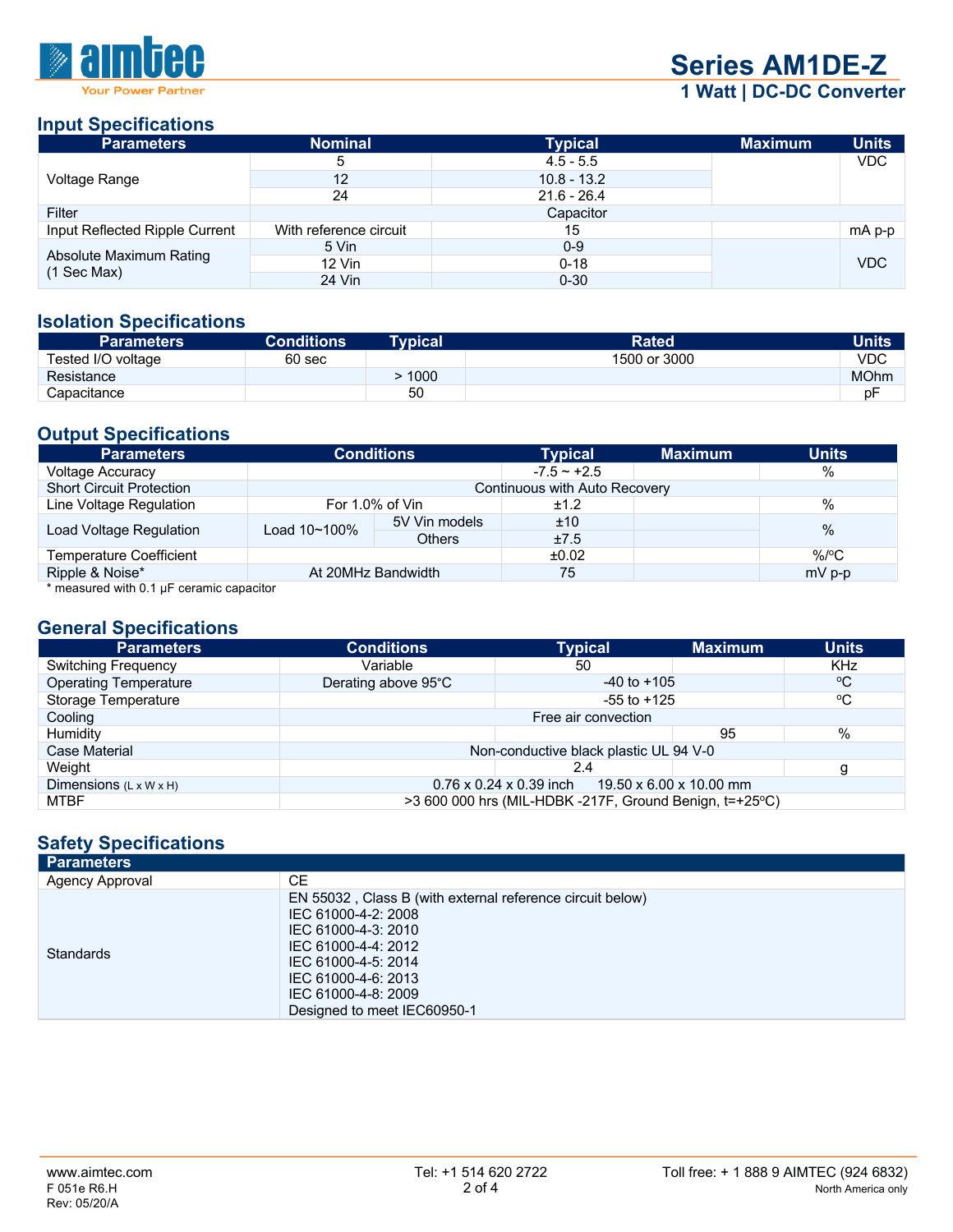

**Series AM1DE-Z 1 Watt | DC-DC Converter**

## **Pin Out Specifications**

| Pin | <b>Single</b><br><b>1500 VDC</b> | <b>Dual</b><br><b>1500 VDC</b> | <b>Single</b><br><b>3000 VDC</b> | <b>Dual</b><br><b>3000 VDC</b> |
|-----|----------------------------------|--------------------------------|----------------------------------|--------------------------------|
|     | + V Input                        | $+V$ Input                     | $+V$ Input                       | $+V$ Input                     |
| 2   | - V Input                        | - V Input                      | - V Input                        | - V Input                      |
| 4   | - V Output                       | - V Output                     | No pin                           | No pin                         |
| 5   | No pin                           | Common                         | - V Output                       | - V Output                     |
| 6   | + V Output                       | + V Output                     | No pin                           | Common                         |
|     | No pin                           | No pin                         | + V Output                       | + V Output                     |

## **Dimensions**



# **Load Accuracy Tolerance Graph**